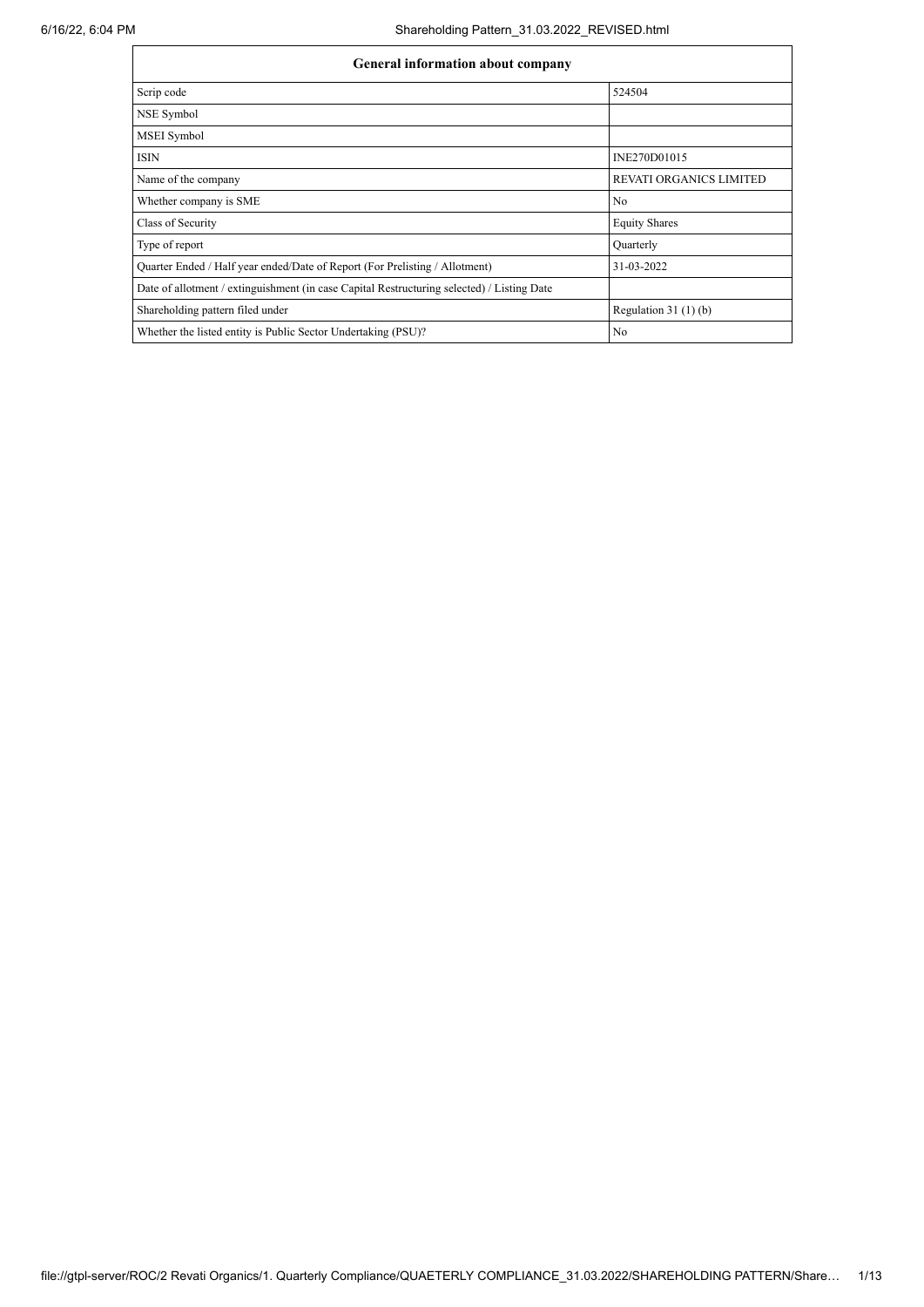|                | <b>Declaration</b>                                                                        |                |                                |                       |                             |  |  |  |  |
|----------------|-------------------------------------------------------------------------------------------|----------------|--------------------------------|-----------------------|-----------------------------|--|--|--|--|
| Sr.<br>No.     | Particular                                                                                | Yes/No         | Promoter and<br>Promoter Group | Public<br>shareholder | Non Promoter-<br>Non Public |  |  |  |  |
|                | Whether the Listed Entity has issued any partly paid up shares?                           | No             | N <sub>o</sub>                 | No                    | N <sub>o</sub>              |  |  |  |  |
| $\overline{2}$ | Whether the Listed Entity has issued any Convertible Securities<br>9                      | N <sub>o</sub> | No                             | N <sub>0</sub>        | N <sub>0</sub>              |  |  |  |  |
| 3              | Whether the Listed Entity has issued any Warrants?                                        | No             | N <sub>o</sub>                 | No.                   | No.                         |  |  |  |  |
| 4              | Whether the Listed Entity has any shares against which<br>depository receipts are issued? | N <sub>0</sub> | No                             | N <sub>0</sub>        | N <sub>0</sub>              |  |  |  |  |
| 5              | Whether the Listed Entity has any shares in locked-in?                                    | No             | N <sub>o</sub>                 | N <sub>0</sub>        | N <sub>o</sub>              |  |  |  |  |
| 6              | Whether any shares held by promoters are pledge or otherwise<br>encumbered?               | N <sub>o</sub> | No                             |                       |                             |  |  |  |  |
|                | Whether company has equity shares with differential voting<br>rights?                     | N <sub>o</sub> | No                             | No                    | No                          |  |  |  |  |
| 8              | Whether the listed entity has any significant beneficial owner?                           | Yes            |                                |                       |                             |  |  |  |  |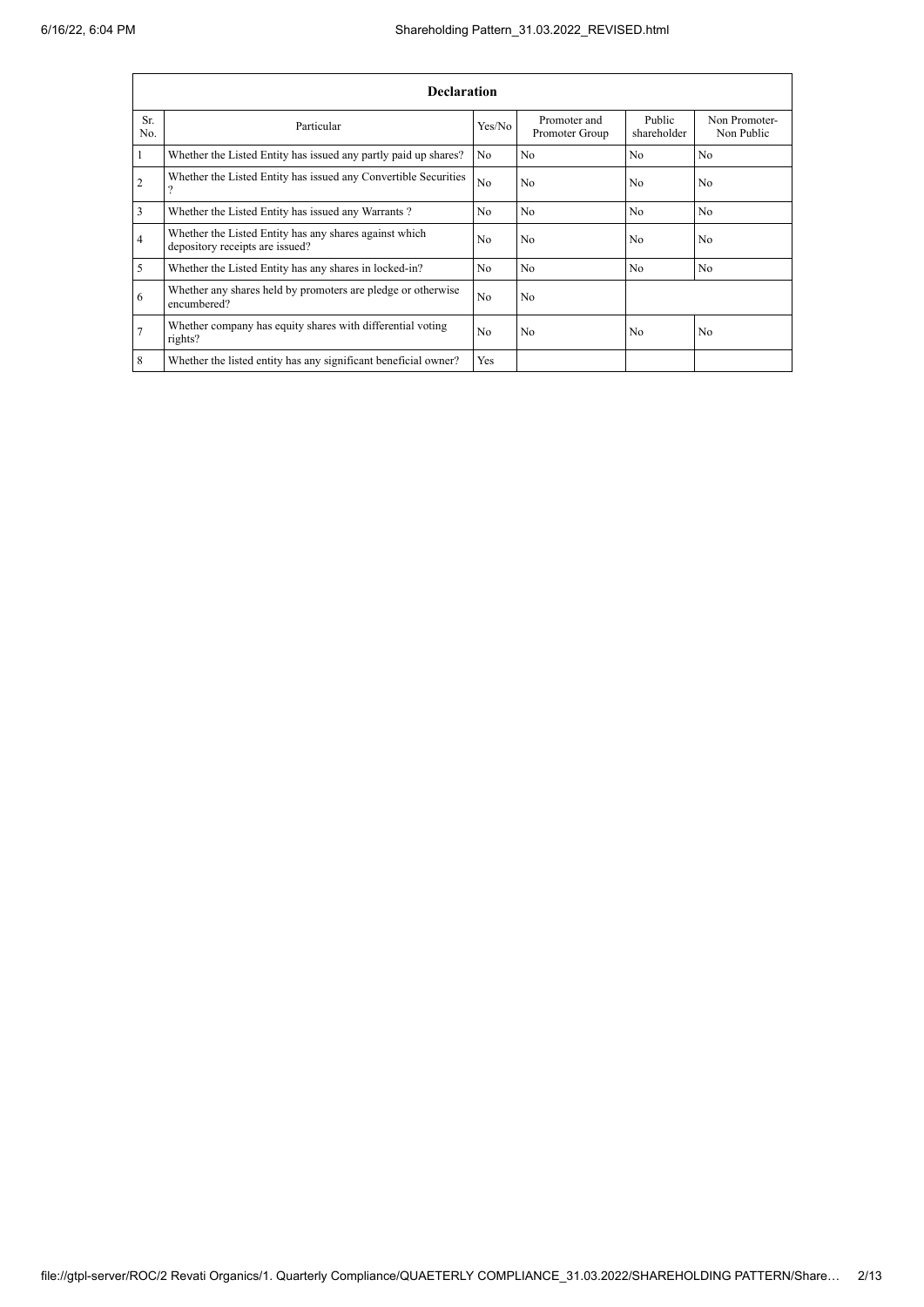|                          | Table I - Summary Statement holding of specified securities |                      |                       |                   |                                              |                                            |                                                                            |                |               |                           |                                   |
|--------------------------|-------------------------------------------------------------|----------------------|-----------------------|-------------------|----------------------------------------------|--------------------------------------------|----------------------------------------------------------------------------|----------------|---------------|---------------------------|-----------------------------------|
| Category                 | Nos. Of                                                     | No. of<br>fully paid | No. Of<br>Partly      | No. Of<br>shares  | Total nos.<br>shares                         | Shareholding as a<br>% of total no. of     | Number of Voting Rights held in each<br>class of securities (IX)           |                |               |                           |                                   |
| Category<br>$($ $\Gamma$ | of<br>shareholder                                           | shareholders         | up equity             | paid-up<br>equity | underlying<br>Depository<br>Receipts<br>(VI) | held (VII)<br>$= (IV) +$<br>$(V)$ + $(VI)$ | shares (calculated<br>as per SCRR, 1957)<br>(VIII) As a % of<br>$(A+B+C2)$ |                |               | No of Voting (XIV) Rights | Total as a<br>$%$ of<br>$(A+B+C)$ |
| (II)                     |                                                             | (III)                | shares<br>held $(IV)$ | shares<br>held(V) |                                              |                                            |                                                                            | Class<br>eg: X | Class<br>eg:y | Total                     |                                   |
| (A)                      | Promoter<br>&<br>Promoter<br>Group                          | 8                    | 1009400               |                   |                                              | 1009400                                    | 33.65                                                                      | 1009400        |               | 1009400                   | 33.94                             |
| (B)                      | Public                                                      | 4627                 | 1990600               |                   |                                              | 1990600                                    | 66.35                                                                      | 1964700        |               | 1964700                   | 66.06                             |
| (C)                      | Non<br>Promoter-<br>Non Public                              |                      |                       |                   |                                              |                                            |                                                                            |                |               |                           |                                   |
| (C1)                     | <b>Shares</b><br>underlying<br>DRs                          |                      |                       |                   |                                              |                                            |                                                                            |                |               |                           |                                   |
| (C2)                     | Shares held<br>by<br>Employee<br>Trusts                     |                      |                       |                   |                                              |                                            |                                                                            |                |               |                           |                                   |
|                          | Total                                                       | 4635                 | 3000000               |                   |                                              | 3000000                                    | 100                                                                        | 2974100        |               | 2974100                   | 100                               |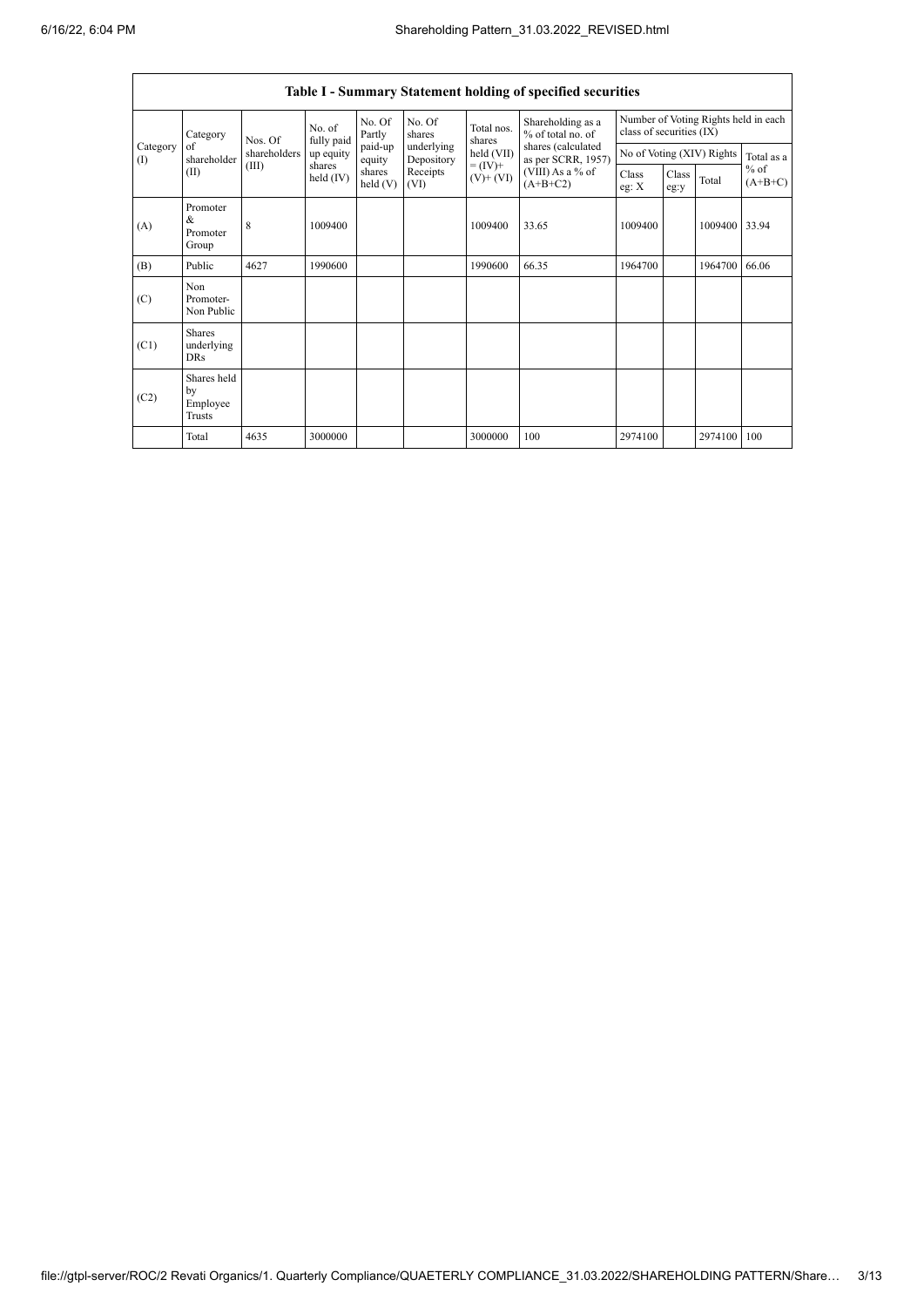|                               |                                                |                                                                                              |                                |                                                           | Table I - Summary Statement holding of specified securities                                     |                                        |                                                  |                                                                               |                                                  |                                       |
|-------------------------------|------------------------------------------------|----------------------------------------------------------------------------------------------|--------------------------------|-----------------------------------------------------------|-------------------------------------------------------------------------------------------------|----------------------------------------|--------------------------------------------------|-------------------------------------------------------------------------------|--------------------------------------------------|---------------------------------------|
| Category<br>of<br>(1)<br>(II) | Category                                       | No. Of<br>Shares<br>Underlying<br>Outstanding<br>convertible<br>securities<br>$(X_i)$<br>(X) | No. of<br>Shares<br>Underlying | No. Of Shares<br>Underlying<br>Outstanding<br>convertible | Shareholding, as a %<br>assuming full<br>conversion of<br>convertible securities (              | Number of<br>Locked in<br>shares (XII) |                                                  | Number of<br><b>Shares</b><br>pledged or<br>otherwise<br>encumbered<br>(XIII) |                                                  | Number of<br>equity shares<br>held in |
|                               | shareholder                                    |                                                                                              | Outstanding<br>Warrants        | securities and<br>No. Of<br>Warrants (Xi)<br>(a)          | as a percentage of<br>diluted share capital)<br>$(XI)=(VII)+(X) As a %$<br>No.<br>of $(A+B+C2)$ |                                        | As a<br>$%$ of<br>total<br>Shares<br>held<br>(b) | No.<br>(a)                                                                    | As a<br>$%$ of<br>total<br>Shares<br>held<br>(b) | dematerialized<br>form $(XIV)$        |
| (A)                           | Promoter<br>$\&$<br>Promoter<br>Group          |                                                                                              |                                |                                                           | 33.65                                                                                           |                                        |                                                  |                                                                               |                                                  | $\bf{0}$                              |
| (B)                           | Public                                         |                                                                                              |                                |                                                           | 66.35                                                                                           |                                        |                                                  |                                                                               |                                                  | 7900                                  |
| (C)                           | Non<br>Promoter-<br>Non Public                 |                                                                                              |                                |                                                           |                                                                                                 |                                        |                                                  |                                                                               |                                                  |                                       |
| (C1)                          | <b>Shares</b><br>underlying<br><b>DRs</b>      |                                                                                              |                                |                                                           |                                                                                                 |                                        |                                                  |                                                                               |                                                  |                                       |
| (C2)                          | Shares held<br>by<br>Employee<br><b>Trusts</b> |                                                                                              |                                |                                                           |                                                                                                 |                                        |                                                  |                                                                               |                                                  |                                       |
|                               | Total                                          |                                                                                              |                                |                                                           | 100                                                                                             |                                        |                                                  |                                                                               |                                                  | 7900                                  |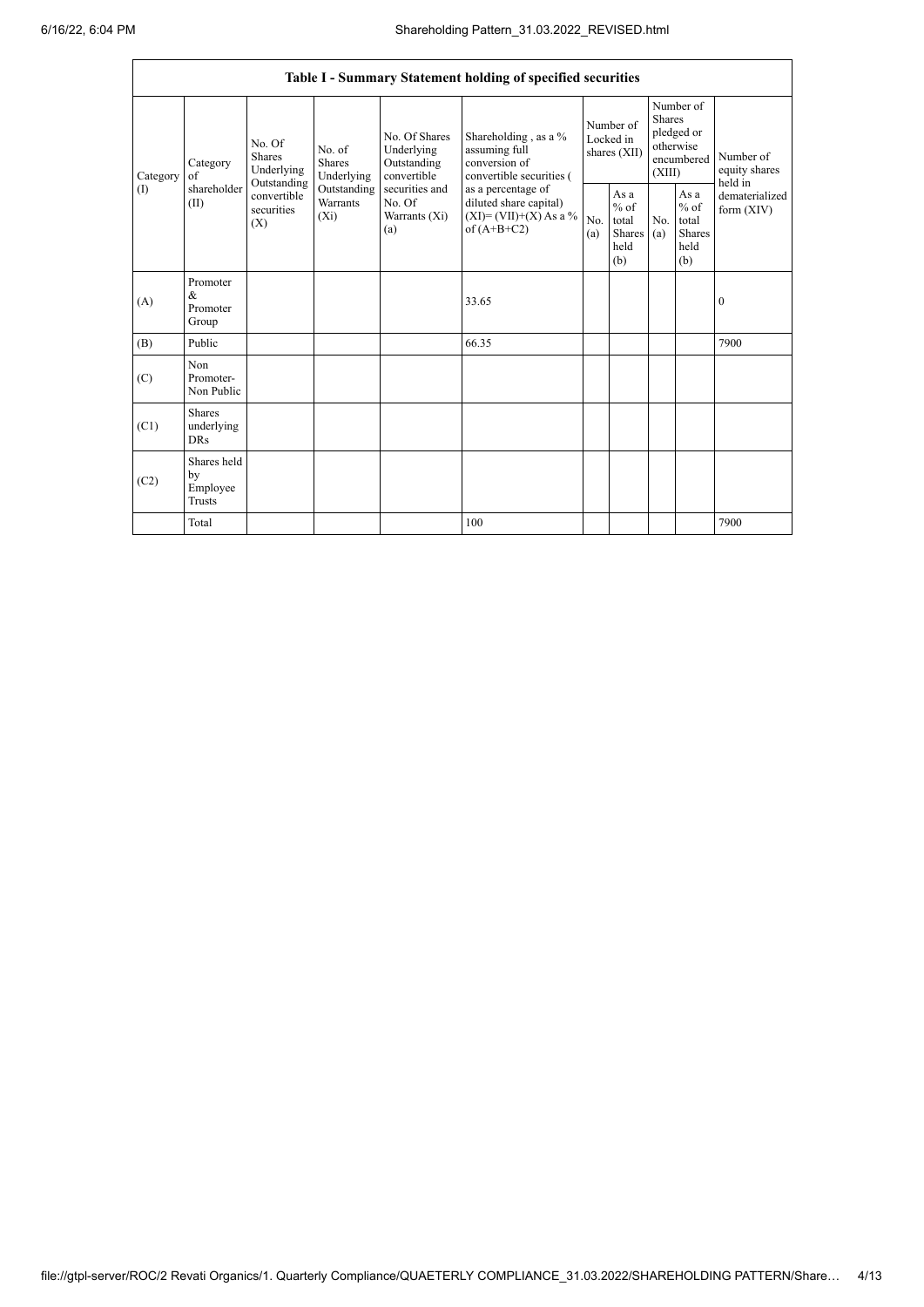|                                                                                             | Table II - Statement showing shareholding pattern of the Promoter and Promoter Group                                |                                                                                      |                            |                                 |                                    |                             |                                              |                                                                  |               |                |                           |  |
|---------------------------------------------------------------------------------------------|---------------------------------------------------------------------------------------------------------------------|--------------------------------------------------------------------------------------|----------------------------|---------------------------------|------------------------------------|-----------------------------|----------------------------------------------|------------------------------------------------------------------|---------------|----------------|---------------------------|--|
|                                                                                             |                                                                                                                     |                                                                                      | No. of                     | No.<br>Of                       | No. Of                             | Total<br>nos.               | Shareholding<br>as a % of total              | Number of Voting Rights held in<br>each class of securities (IX) |               |                |                           |  |
| Sr.                                                                                         | Category & Name<br>of the<br>Shareholders (I)                                                                       | Nos. Of<br>shareholders<br>(III)                                                     | fully<br>paid up<br>equity | Partly<br>paid-<br>up<br>equity | shares<br>underlying<br>Depository | shares<br>held<br>$(VII) =$ | no. of shares<br>(calculated as<br>per SCRR, | No of Voting (XIV) Rights                                        |               |                | Total<br>as a %<br>of     |  |
|                                                                                             |                                                                                                                     |                                                                                      | shares<br>held (IV)        | shares<br>held<br>(V)           | Receipts<br>(VI)                   | $(IV)^+$<br>$(V)$ +<br>(VI) | 1957) (VIII)<br>As a % of<br>$(A+B+C2)$      | Class eg:<br>Х                                                   | Class<br>eg:y | Total          | Total<br>Voting<br>rights |  |
| A                                                                                           |                                                                                                                     | Table II - Statement showing shareholding pattern of the Promoter and Promoter Group |                            |                                 |                                    |                             |                                              |                                                                  |               |                |                           |  |
| (1)                                                                                         | Indian                                                                                                              |                                                                                      |                            |                                 |                                    |                             |                                              |                                                                  |               |                |                           |  |
| (a)                                                                                         | Individuals/Hindu<br>undivided Family                                                                               | $\overline{\mathbf{4}}$                                                              | 75090                      |                                 |                                    | 75090                       | 2.5                                          | 75090                                                            |               | 75090          | 2.52                      |  |
| (d)                                                                                         | Any Other<br>(specify)                                                                                              | 4                                                                                    | 934310                     |                                 |                                    | 934310                      | 31.14                                        | 934310                                                           |               | 934310         | 31.41                     |  |
| Sub-Total (A)<br>(1)                                                                        |                                                                                                                     | 8                                                                                    | 1009400                    |                                 |                                    | 1009400                     | 33.65                                        | 1009400                                                          |               | 1009400        | 33.94                     |  |
| (2)                                                                                         | Foreign                                                                                                             |                                                                                      |                            |                                 |                                    |                             |                                              |                                                                  |               |                |                           |  |
| Total<br>Shareholding<br>of Promoter<br>and Promoter<br>Group $(A)=$<br>$(A)(1)+(A)$<br>(2) |                                                                                                                     | 8                                                                                    | 1009400                    |                                 |                                    | 1009400                     | 33.65                                        | 1009400                                                          |               | 1009400        | 33.94                     |  |
| B                                                                                           | Table III - Statement showing shareholding pattern of the Public shareholder                                        |                                                                                      |                            |                                 |                                    |                             |                                              |                                                                  |               |                |                           |  |
| (1)                                                                                         | Institutions                                                                                                        |                                                                                      |                            |                                 |                                    |                             |                                              |                                                                  |               |                |                           |  |
| (3)                                                                                         | Non-institutions                                                                                                    |                                                                                      |                            |                                 |                                    |                             |                                              |                                                                  |               |                |                           |  |
| (a(i))                                                                                      | Individuals -<br>i.Individual<br>shareholders<br>holding nominal<br>share capital up to<br>Rs. 2 lakhs.             | 4590                                                                                 | 1736600                    |                                 |                                    | 1736600                     | 57.89                                        | 1736600                                                          |               | 1736600        | 58.39                     |  |
| (a(ii))                                                                                     | Individuals - ii.<br>Individual<br>shareholders<br>holding nominal<br>share capital in<br>excess of Rs. 2<br>lakhs. | 3                                                                                    | 228100                     |                                 |                                    | 228100                      | 7.6                                          | 228100                                                           |               | 228100         | 7.67                      |  |
| (e)                                                                                         | Any Other<br>(specify)                                                                                              | 34                                                                                   | 25900                      |                                 |                                    | 25900                       | 0.86                                         | $\boldsymbol{0}$                                                 |               | $\overline{0}$ | $\boldsymbol{0}$          |  |
| Sub-Total (B)<br>(3)                                                                        |                                                                                                                     | 4627                                                                                 | 1990600                    |                                 |                                    | 1990600 66.35               |                                              | 1964700                                                          |               | 1964700 66.06  |                           |  |
| <b>Total Public</b><br>Shareholding<br>$(B)=(B)(1)+$<br>$(B)(2)+(B)(3)$                     |                                                                                                                     | 4627                                                                                 | 1990600                    |                                 |                                    | 1990600                     | 66.35                                        | 1964700                                                          |               | 1964700        | 66.06                     |  |
| $\mathbf C$                                                                                 | Table IV - Statement showing shareholding pattern of the Non Promoter- Non Public shareholder                       |                                                                                      |                            |                                 |                                    |                             |                                              |                                                                  |               |                |                           |  |
| Total (<br>$A+B+C2$ )                                                                       |                                                                                                                     | 4635                                                                                 | 3000000                    |                                 |                                    | 3000000                     | 100                                          | 2974100                                                          |               | 2974100        | 100                       |  |
| Total<br>$(A+B+C)$                                                                          |                                                                                                                     | 4635                                                                                 | 3000000                    |                                 |                                    | 3000000                     | 100                                          | 2974100                                                          |               | 2974100        | 100                       |  |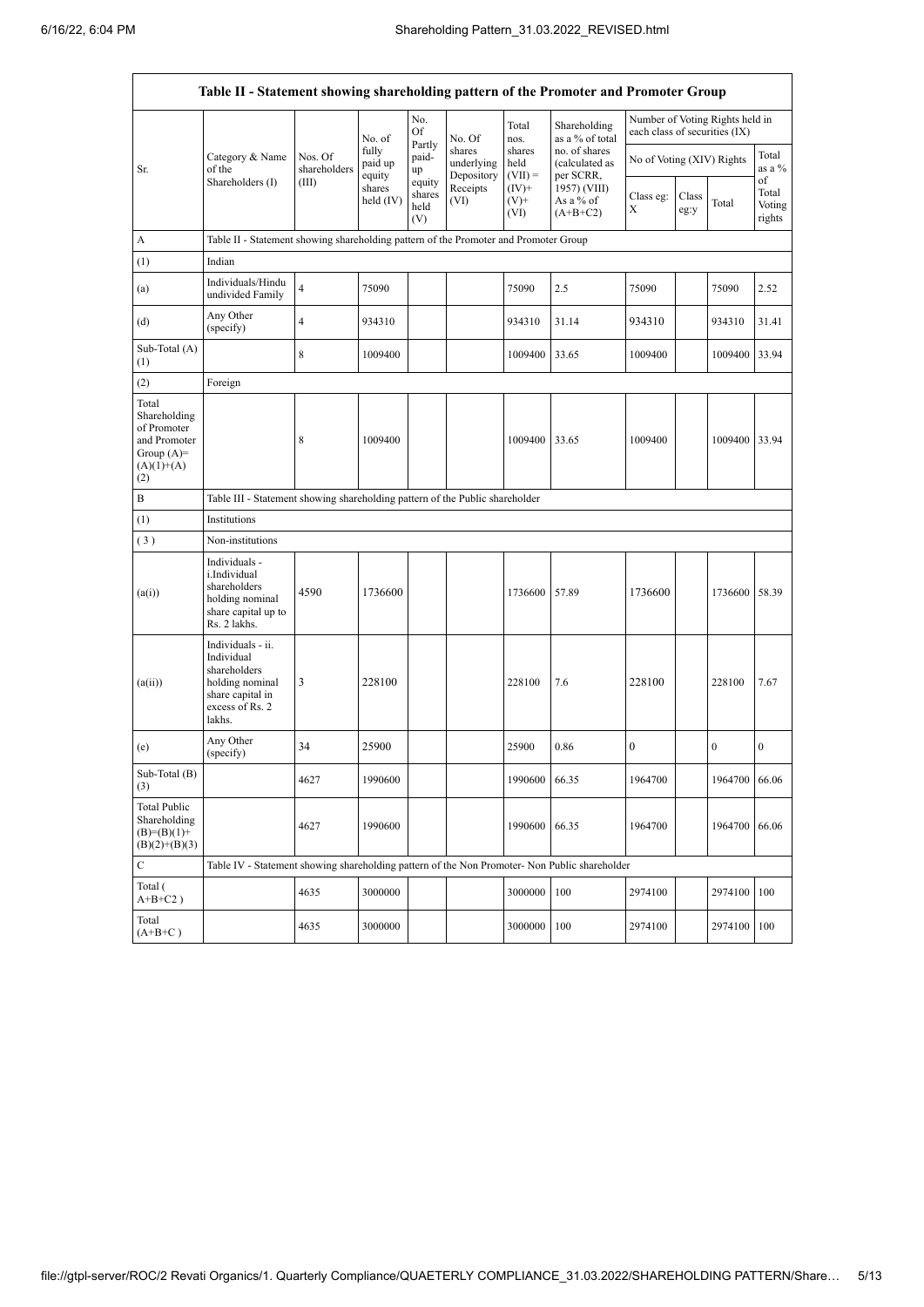| Table II - Statement showing shareholding pattern of the Promoter and Promoter Group    |                                                                          |                                                  |                                                                 |                                                                                                                                                                                  |  |                                                  |            |                                                                  |                                         |
|-----------------------------------------------------------------------------------------|--------------------------------------------------------------------------|--------------------------------------------------|-----------------------------------------------------------------|----------------------------------------------------------------------------------------------------------------------------------------------------------------------------------|--|--------------------------------------------------|------------|------------------------------------------------------------------|-----------------------------------------|
| Sr.                                                                                     | No. Of<br><b>Shares</b><br>Underlying                                    | No. of<br>Shares                                 | No. Of Shares<br>Underlying<br>Outstanding                      | Shareholding, as a %<br>assuming full<br>conversion of<br>convertible securities (<br>as a percentage of<br>diluted share capital)<br>$(XI) = (VII)+(X) As a$<br>% of $(A+B+C2)$ |  | Number of<br>Locked in<br>shares (XII)           |            | Number of Shares<br>pledged or<br>otherwise<br>encumbered (XIII) | Number of<br>equity shares              |
|                                                                                         | Outstanding<br>convertible<br>securities<br>(X)                          | Underlying<br>Outstanding<br>Warrants<br>$(X_i)$ | convertible<br>securities and<br>No. Of<br>Warrants (Xi)<br>(a) |                                                                                                                                                                                  |  | As a<br>$%$ of<br>total<br>Shares<br>held<br>(b) | No.<br>(a) | As a % of total<br>Shares held<br>(b)                            | held in<br>dematerialized<br>form (XIV) |
| A                                                                                       |                                                                          |                                                  |                                                                 | Table II - Statement showing shareholding pattern of the Promoter and Promoter Group                                                                                             |  |                                                  |            |                                                                  |                                         |
| (1)                                                                                     | Indian                                                                   |                                                  |                                                                 |                                                                                                                                                                                  |  |                                                  |            |                                                                  |                                         |
| (a)                                                                                     |                                                                          |                                                  |                                                                 | 2.5                                                                                                                                                                              |  |                                                  |            |                                                                  | $\boldsymbol{0}$                        |
| (d)                                                                                     |                                                                          |                                                  |                                                                 | 31.14                                                                                                                                                                            |  |                                                  |            |                                                                  | $\overline{0}$                          |
| Sub-Total (A)<br>(1)                                                                    |                                                                          |                                                  |                                                                 | 33.65                                                                                                                                                                            |  |                                                  |            |                                                                  | $\boldsymbol{0}$                        |
| (2)                                                                                     | Foreign                                                                  |                                                  |                                                                 |                                                                                                                                                                                  |  |                                                  |            |                                                                  |                                         |
| Total<br>Shareholding<br>of Promoter<br>and Promoter<br>Group $(A)=$<br>$(A)(1)+(A)(2)$ |                                                                          |                                                  |                                                                 | 33.65                                                                                                                                                                            |  |                                                  |            |                                                                  | $\boldsymbol{0}$                        |
| B                                                                                       |                                                                          |                                                  |                                                                 | Table III - Statement showing shareholding pattern of the Public shareholder                                                                                                     |  |                                                  |            |                                                                  |                                         |
| (1)                                                                                     | Institutions                                                             |                                                  |                                                                 |                                                                                                                                                                                  |  |                                                  |            |                                                                  |                                         |
| (3)                                                                                     | Non-institutions                                                         |                                                  |                                                                 |                                                                                                                                                                                  |  |                                                  |            |                                                                  |                                         |
| (a(i))                                                                                  |                                                                          |                                                  |                                                                 | 57.89                                                                                                                                                                            |  |                                                  |            |                                                                  | 7900                                    |
| (a(ii))                                                                                 |                                                                          |                                                  |                                                                 | 7.6                                                                                                                                                                              |  |                                                  |            |                                                                  | $\mathbf{0}$                            |
| (e)                                                                                     |                                                                          |                                                  |                                                                 | 0.86                                                                                                                                                                             |  |                                                  |            |                                                                  | $\overline{0}$                          |
| Sub-Total (B)<br>(3)                                                                    |                                                                          |                                                  |                                                                 | 66.35                                                                                                                                                                            |  |                                                  |            |                                                                  | 7900                                    |
| <b>Total Public</b><br>Shareholding<br>$(B)=(B)(1)+$<br>$(B)(2)+(B)(3)$                 |                                                                          |                                                  |                                                                 | 66.35                                                                                                                                                                            |  |                                                  |            |                                                                  | 7900                                    |
| $\mathbf C$                                                                             |                                                                          |                                                  |                                                                 | Table IV - Statement showing shareholding pattern of the Non Promoter- Non Public shareholder                                                                                    |  |                                                  |            |                                                                  |                                         |
| Total (<br>$A+B+C2$ )                                                                   |                                                                          |                                                  |                                                                 | 100                                                                                                                                                                              |  |                                                  |            |                                                                  | 7900                                    |
| Total<br>$(A+B+C)$                                                                      |                                                                          |                                                  |                                                                 | 100                                                                                                                                                                              |  |                                                  |            |                                                                  | 7900                                    |
|                                                                                         | Textual<br>Disclosure of notes on shareholding pattern<br>Information(1) |                                                  |                                                                 |                                                                                                                                                                                  |  |                                                  |            |                                                                  |                                         |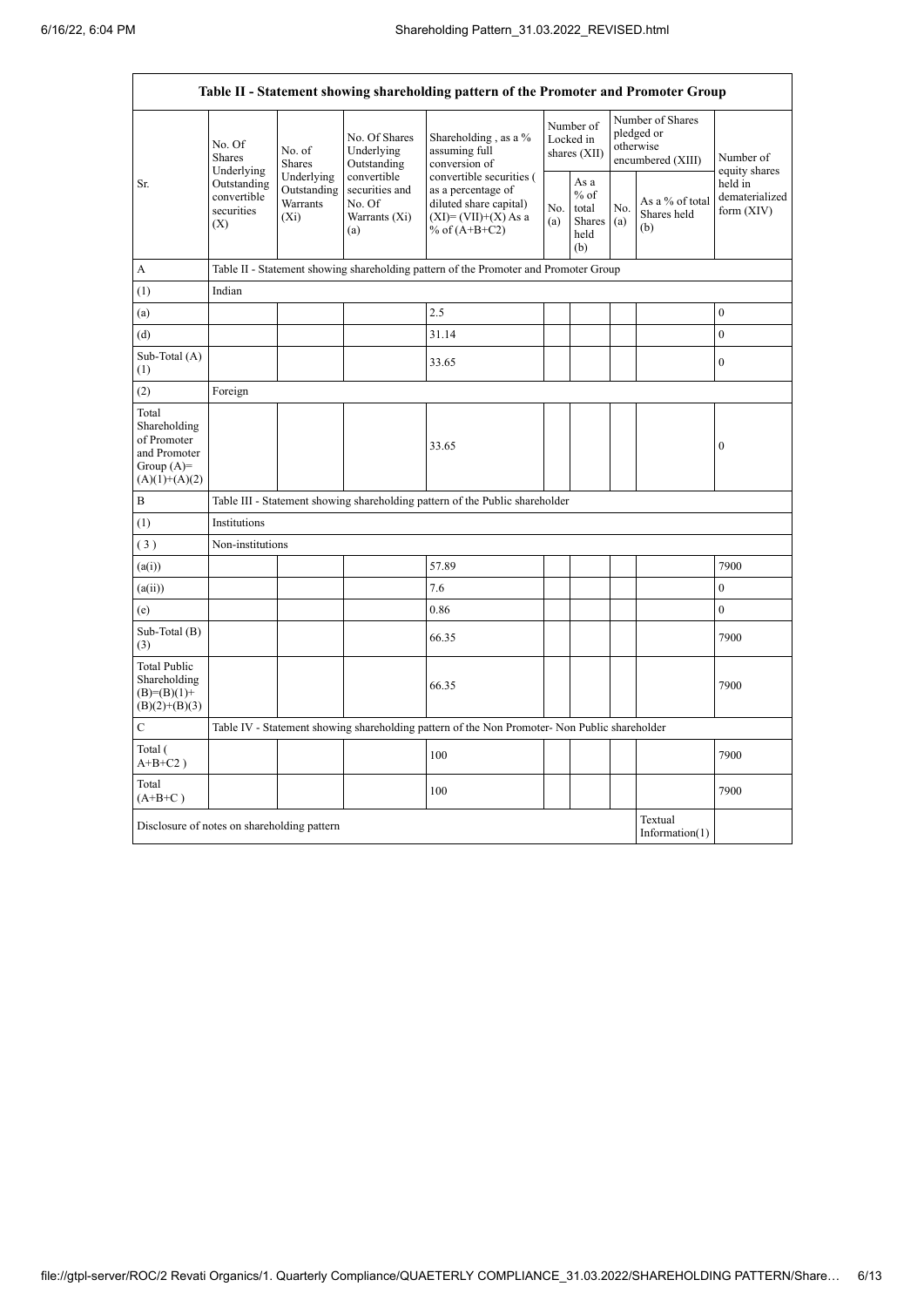| <b>Text Block</b>     |                                                                                                                                                                                                                                                                                                                                                                                                                                                                                                                                                                                                                                |  |  |  |  |  |
|-----------------------|--------------------------------------------------------------------------------------------------------------------------------------------------------------------------------------------------------------------------------------------------------------------------------------------------------------------------------------------------------------------------------------------------------------------------------------------------------------------------------------------------------------------------------------------------------------------------------------------------------------------------------|--|--|--|--|--|
| Textual Information() | Trading of fully paid up equity shares of the Company has been suspended and management is moving<br>towards revocation of suspension of trading and following steps have been taken in this regard: a)<br>Listing fees has been paid for the Financial Year 2021-22 b) Quarterly, Half yearly and Annual<br>Compliances under Securities and Exchange Board of India (Listing Obligation and Disclosure<br>Requirements) Regulations, 2015 have been complied by the Company up to date. c) As regards the<br>PAN of Shareholders holding shares in excess of Rs. 2 Lakhs, Company is in the process of finding their<br>PAN. |  |  |  |  |  |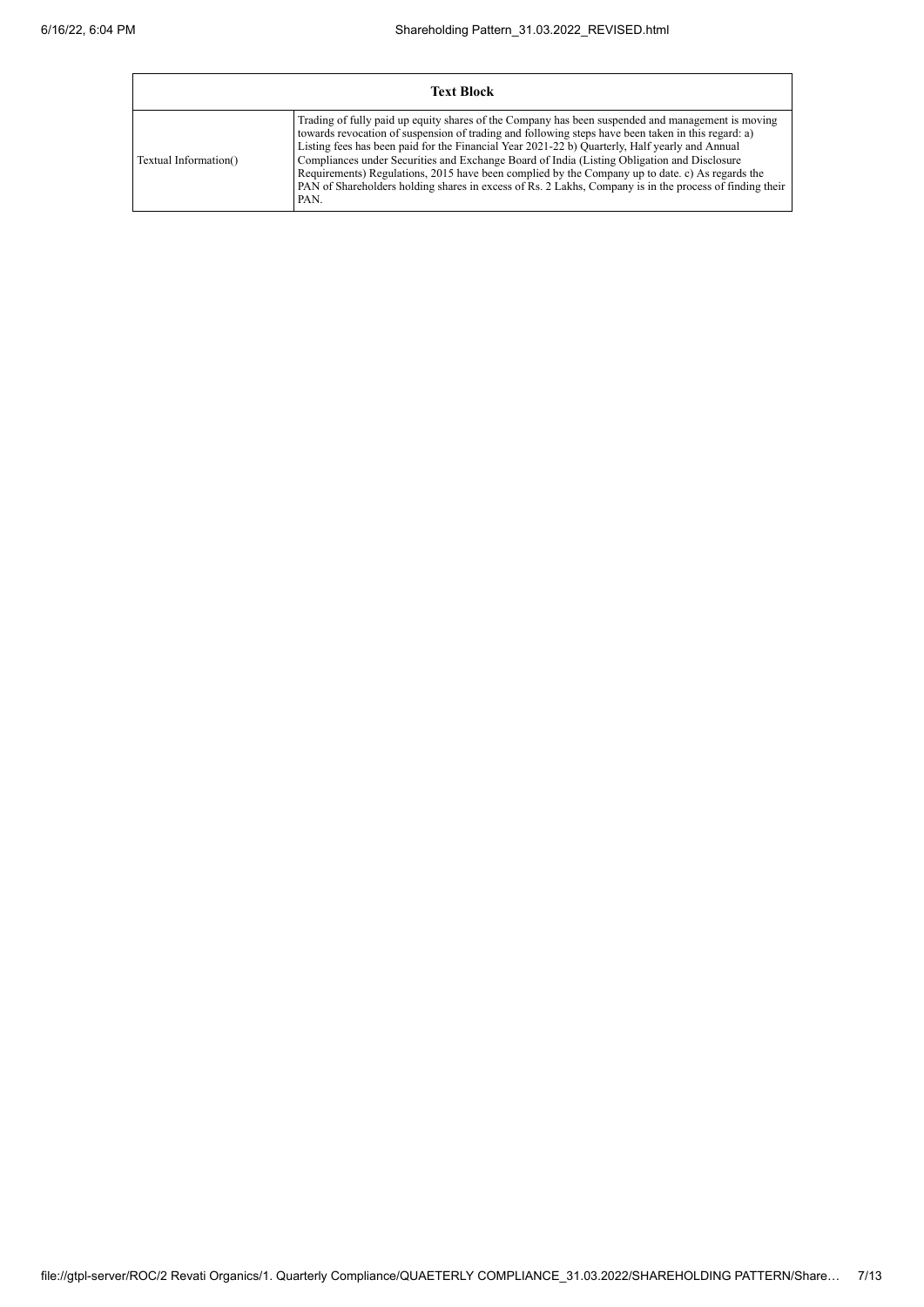| Individuals/Hindu undivided Family                                                                                                                                                       |                                                               |                    |                   |                  |                       |  |  |  |
|------------------------------------------------------------------------------------------------------------------------------------------------------------------------------------------|---------------------------------------------------------------|--------------------|-------------------|------------------|-----------------------|--|--|--|
| Searial No.                                                                                                                                                                              | $\mathbf{1}$                                                  | $\overline{c}$     | 3                 | $\overline{4}$   |                       |  |  |  |
| Name of the<br>Shareholders (I)                                                                                                                                                          | <b>GIRISH SHAH</b>                                            | <b>MANISH SHAH</b> | <b>HEENA SHAH</b> | SHILPA SHAH      | Click here to go back |  |  |  |
| PAN(II)                                                                                                                                                                                  | ABBPS2403B                                                    | AAFPS3198F         | AMYPS2378D        | BAEPS7243A       | Total                 |  |  |  |
| No. of fully paid<br>up equity shares<br>held (IV)                                                                                                                                       | 24080                                                         | 9010               | 5000              | 37000            | 75090                 |  |  |  |
| No. Of Partly paid-<br>up equity shares<br>held(V)                                                                                                                                       |                                                               |                    |                   |                  |                       |  |  |  |
| No. Of shares<br>underlying<br>Depository<br>Receipts (VI)                                                                                                                               |                                                               |                    |                   |                  |                       |  |  |  |
| Total nos. shares<br>held $(VII) = (IV) +$<br>$(V)$ + $(VI)$                                                                                                                             | 24080                                                         | 9010               | 5000              | 37000            | 75090                 |  |  |  |
| Shareholding as a<br>% of total no. of<br>shares (calculated<br>as per SCRR,<br>1957) (VIII) As a<br>% of $(A+B+C2)$                                                                     | 0.8                                                           | 0.3                | 0.17              | 1.23             | 2.5                   |  |  |  |
|                                                                                                                                                                                          | Number of Voting Rights held in each class of securities (IX) |                    |                   |                  |                       |  |  |  |
| Class eg:X                                                                                                                                                                               | 24080                                                         | 9010               | 5000              | 37000            | 75090                 |  |  |  |
| Class eg:y                                                                                                                                                                               |                                                               |                    |                   |                  |                       |  |  |  |
| Total                                                                                                                                                                                    | 24080                                                         | 9010               | 5000              | 37000            | 75090                 |  |  |  |
| Total as a % of<br>Total Voting rights                                                                                                                                                   | 0.81                                                          | 0.3                | 0.17              | 1.24             | 2.52                  |  |  |  |
| No. Of Shares<br>Underlying<br>Outstanding<br>convertible<br>securities $(X)$                                                                                                            |                                                               |                    |                   |                  |                       |  |  |  |
| No. of Shares<br>Underlying<br>Outstanding<br>Warrants $(X_i)$                                                                                                                           |                                                               |                    |                   |                  |                       |  |  |  |
| No. Of Shares<br>Underlying<br>Outstanding<br>convertible<br>securities and No.<br>Of Warrants (Xi)<br>(a)                                                                               |                                                               |                    |                   |                  |                       |  |  |  |
| Shareholding, as a<br>% assuming full<br>conversion of<br>convertible<br>securities (as a<br>percentage of<br>diluted share<br>capital) (XI)=<br>$(VII)+(Xi)(a)$ As a<br>% of $(A+B+C2)$ | 0.8                                                           | 0.3                | 0.17              | 1.23             | 2.5                   |  |  |  |
| Number of Locked in shares (XII)                                                                                                                                                         |                                                               |                    |                   |                  |                       |  |  |  |
| No. (a)                                                                                                                                                                                  |                                                               |                    |                   |                  |                       |  |  |  |
| As a % of total<br>Shares held (b)                                                                                                                                                       |                                                               |                    |                   |                  |                       |  |  |  |
|                                                                                                                                                                                          | Number of Shares pledged or otherwise encumbered (XIII)       |                    |                   |                  |                       |  |  |  |
| No. (a)<br>As a % of total<br>Shares held (b)                                                                                                                                            |                                                               |                    |                   |                  |                       |  |  |  |
| Number of equity<br>shares held in<br>dematerialized<br>form $(XIV)$                                                                                                                     | $\boldsymbol{0}$                                              | $\boldsymbol{0}$   | $\boldsymbol{0}$  | $\boldsymbol{0}$ | $\boldsymbol{0}$      |  |  |  |
| Reason for not providing PAN                                                                                                                                                             |                                                               |                    |                   |                  |                       |  |  |  |
| Reason for not<br>providing PAN                                                                                                                                                          |                                                               |                    |                   |                  |                       |  |  |  |
| Shareholder type                                                                                                                                                                         | Promoter                                                      | Promoter           | Promoter          | Promoter         |                       |  |  |  |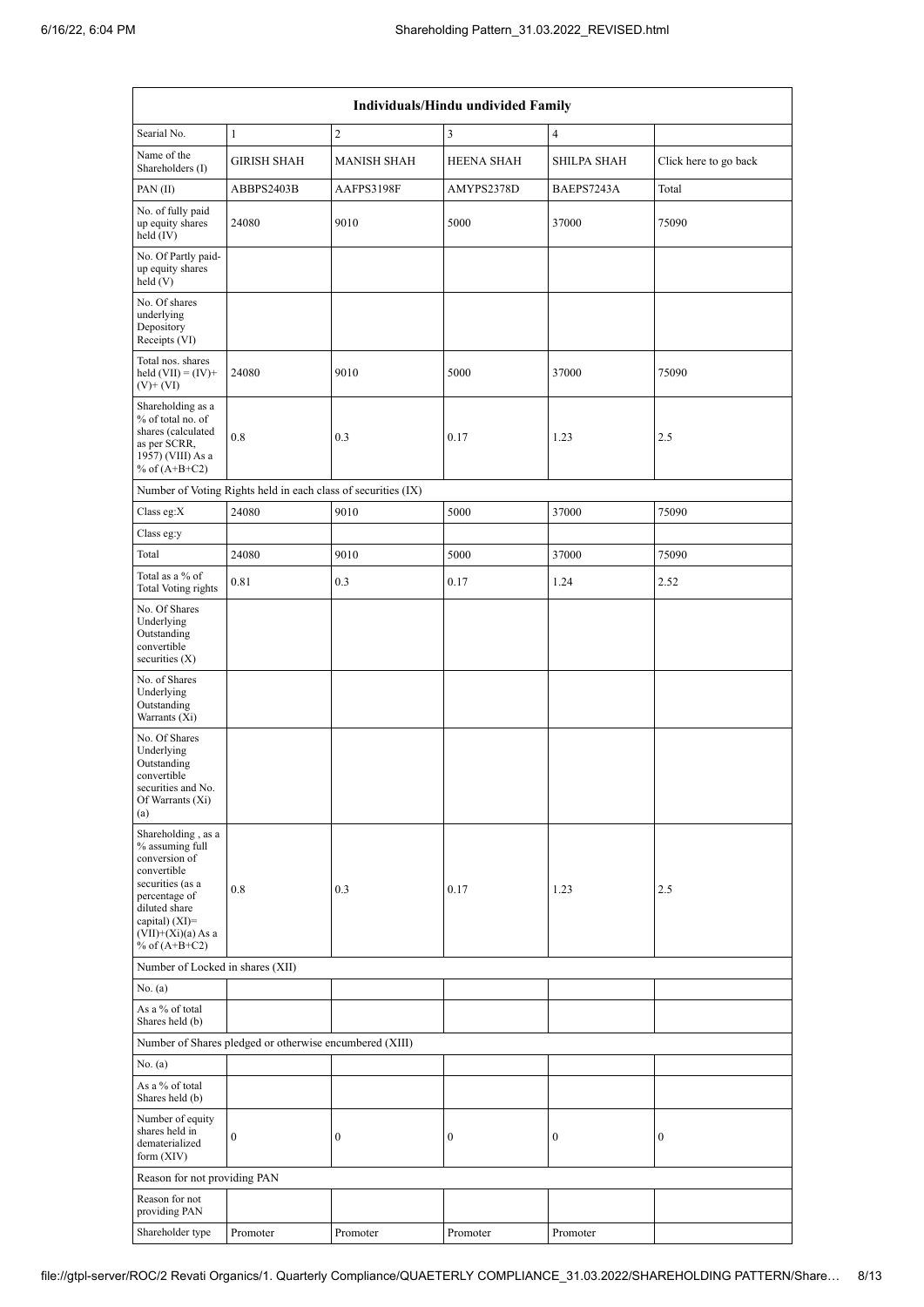| Any Other (specify)                                                                                                                                                                    |                                                               |                                         |                                             |                                                            |                          |  |  |  |
|----------------------------------------------------------------------------------------------------------------------------------------------------------------------------------------|---------------------------------------------------------------|-----------------------------------------|---------------------------------------------|------------------------------------------------------------|--------------------------|--|--|--|
| Searial No.                                                                                                                                                                            | $\mathbf{1}$                                                  | $\sqrt{2}$                              | 3                                           | $\overline{4}$                                             |                          |  |  |  |
| Category                                                                                                                                                                               | <b>Bodies Corporate</b>                                       | <b>Bodies Corporate</b>                 | <b>Bodies Corporate</b>                     | <b>Bodies Corporate</b>                                    | Click here<br>to go back |  |  |  |
| Name of the<br>Shareholders (I)                                                                                                                                                        | <b>FASTTRACK TRADE</b><br><b>FINVEST LIMITED</b>              | JONQUIL<br><b>CINEVISION</b><br>LIMITED | <b>REVATI CINEVISION</b><br>PRIVATE LIMITED | <b>SOLITAIRE</b><br><b>ENTERTAINMENT</b><br><b>LIMITED</b> |                          |  |  |  |
| PAN(II)                                                                                                                                                                                | AAACF5072E                                                    | AAACJ8908K                              | AAACR2549A                                  | AADCS9759G                                                 | Total                    |  |  |  |
| No. of the<br>Shareholders (I)                                                                                                                                                         | $\mathbf{1}$                                                  | $\mathbf{1}$                            | $\mathbf{1}$                                | $\mathbf{1}$                                               | $\overline{4}$           |  |  |  |
| No. of fully paid<br>up equity shares<br>held (IV)                                                                                                                                     | 75000                                                         | 1800                                    | 179400                                      | 678110                                                     | 934310                   |  |  |  |
| No. Of Partly paid-<br>up equity shares<br>held (V)                                                                                                                                    |                                                               |                                         |                                             |                                                            |                          |  |  |  |
| No. Of shares<br>underlying<br>Depository<br>Receipts (VI)                                                                                                                             |                                                               |                                         |                                             |                                                            |                          |  |  |  |
| Total nos. shares<br>held $(VII) = (IV) +$<br>$(V)$ + $(VI)$                                                                                                                           | 75000                                                         | 1800                                    | 179400                                      | 678110                                                     | 934310                   |  |  |  |
| Shareholding as a<br>% of total no. of<br>shares (calculated<br>as per SCRR,<br>1957) (VIII) As a<br>% of $(A+B+C2)$                                                                   | 2.5                                                           | 0.06                                    | 5.98                                        | 22.6                                                       | 31.14                    |  |  |  |
|                                                                                                                                                                                        | Number of Voting Rights held in each class of securities (IX) |                                         |                                             |                                                            |                          |  |  |  |
| Class eg: X                                                                                                                                                                            | 75000                                                         | 1800                                    | 179400                                      | 678110                                                     | 934310                   |  |  |  |
| Class eg:y                                                                                                                                                                             |                                                               |                                         |                                             |                                                            |                          |  |  |  |
| Total                                                                                                                                                                                  | 75000                                                         | 1800                                    | 179400                                      | 678110                                                     | 934310                   |  |  |  |
| Total as a % of<br><b>Total Voting rights</b>                                                                                                                                          | 2.52                                                          | 0.06                                    | 6.03                                        | 22.8                                                       | 31.41                    |  |  |  |
| No. Of Shares<br>Underlying<br>Outstanding<br>convertible<br>securities $(X)$                                                                                                          |                                                               |                                         |                                             |                                                            |                          |  |  |  |
| No. of Shares<br>Underlying<br>Outstanding<br>Warrants (Xi)                                                                                                                            |                                                               |                                         |                                             |                                                            |                          |  |  |  |
| No. Of Shares<br>Underlying<br>Outstanding<br>convertible<br>securities and No.<br>Of Warrants (Xi)<br>(a)                                                                             |                                                               |                                         |                                             |                                                            |                          |  |  |  |
| Shareholding, as a<br>% assuming full<br>conversion of<br>convertible<br>securities (as a<br>percentage of<br>diluted share<br>capital) $(XI)=$<br>$(VII)+(X)$ As a %<br>of $(A+B+C2)$ | 2.5                                                           | 0.06                                    | 5.98                                        | 22.6                                                       | 31.14                    |  |  |  |
| Number of Locked in shares (XII)                                                                                                                                                       |                                                               |                                         |                                             |                                                            |                          |  |  |  |
| No. (a)                                                                                                                                                                                |                                                               |                                         |                                             |                                                            |                          |  |  |  |
| As a % of total<br>Shares held (b)                                                                                                                                                     |                                                               |                                         |                                             |                                                            |                          |  |  |  |
|                                                                                                                                                                                        | Number of Shares pledged or otherwise encumbered (XIII)       |                                         |                                             |                                                            |                          |  |  |  |
| No. (a)                                                                                                                                                                                |                                                               |                                         |                                             |                                                            |                          |  |  |  |
| As a % of total<br>Shares held (b)                                                                                                                                                     |                                                               |                                         |                                             |                                                            |                          |  |  |  |
| Number of equity<br>shares held in<br>dematerialized<br>form $(XIV)$                                                                                                                   | $\mathbf{0}$                                                  | $\boldsymbol{0}$                        | $\boldsymbol{0}$                            | $\boldsymbol{0}$                                           | $\boldsymbol{0}$         |  |  |  |

Reason for not providing PAN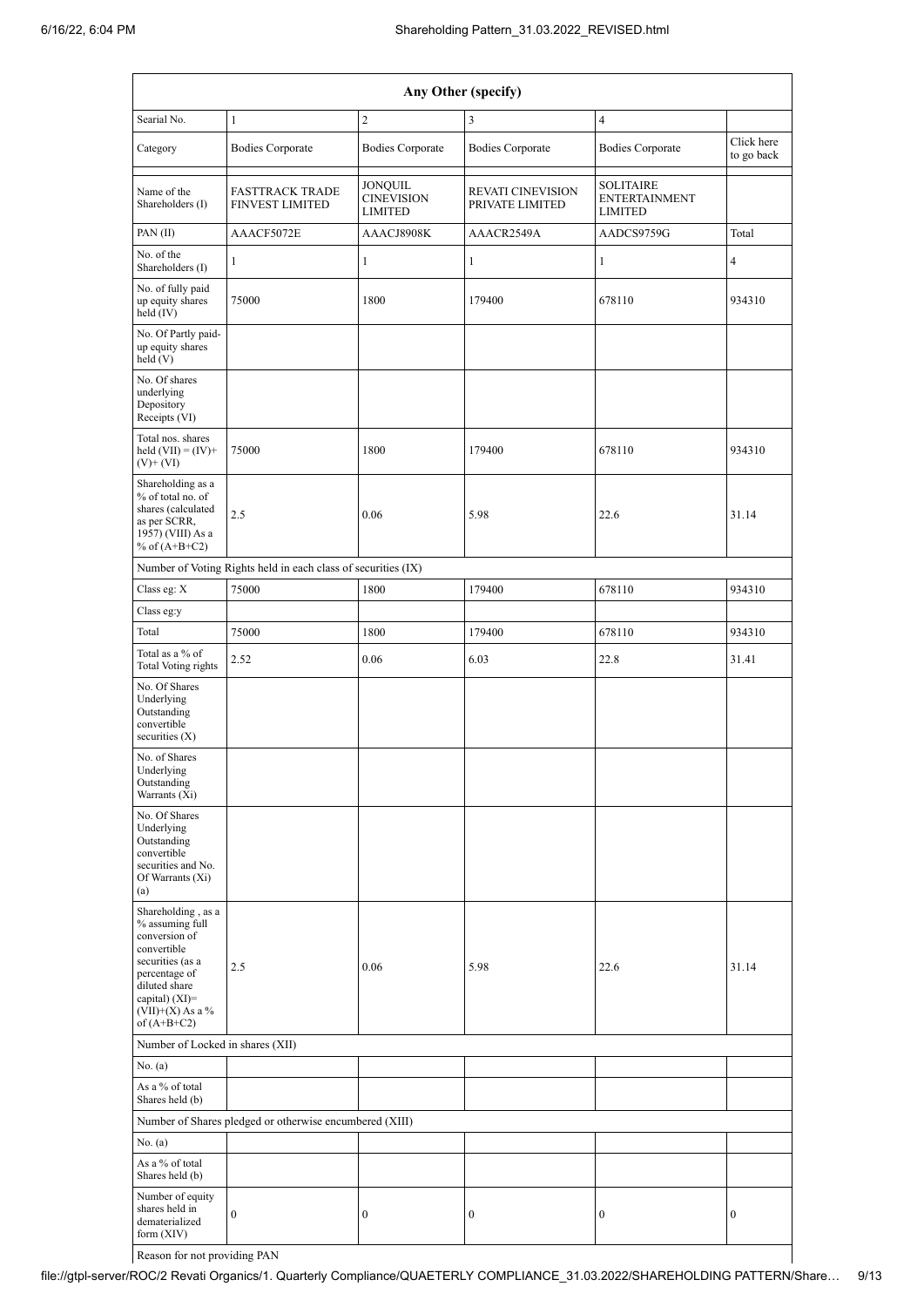| Reason for not<br>providing PAN |          |          |          |          |  |
|---------------------------------|----------|----------|----------|----------|--|
| Shareholder type                | Promoter | Promoter | Promoter | Promoter |  |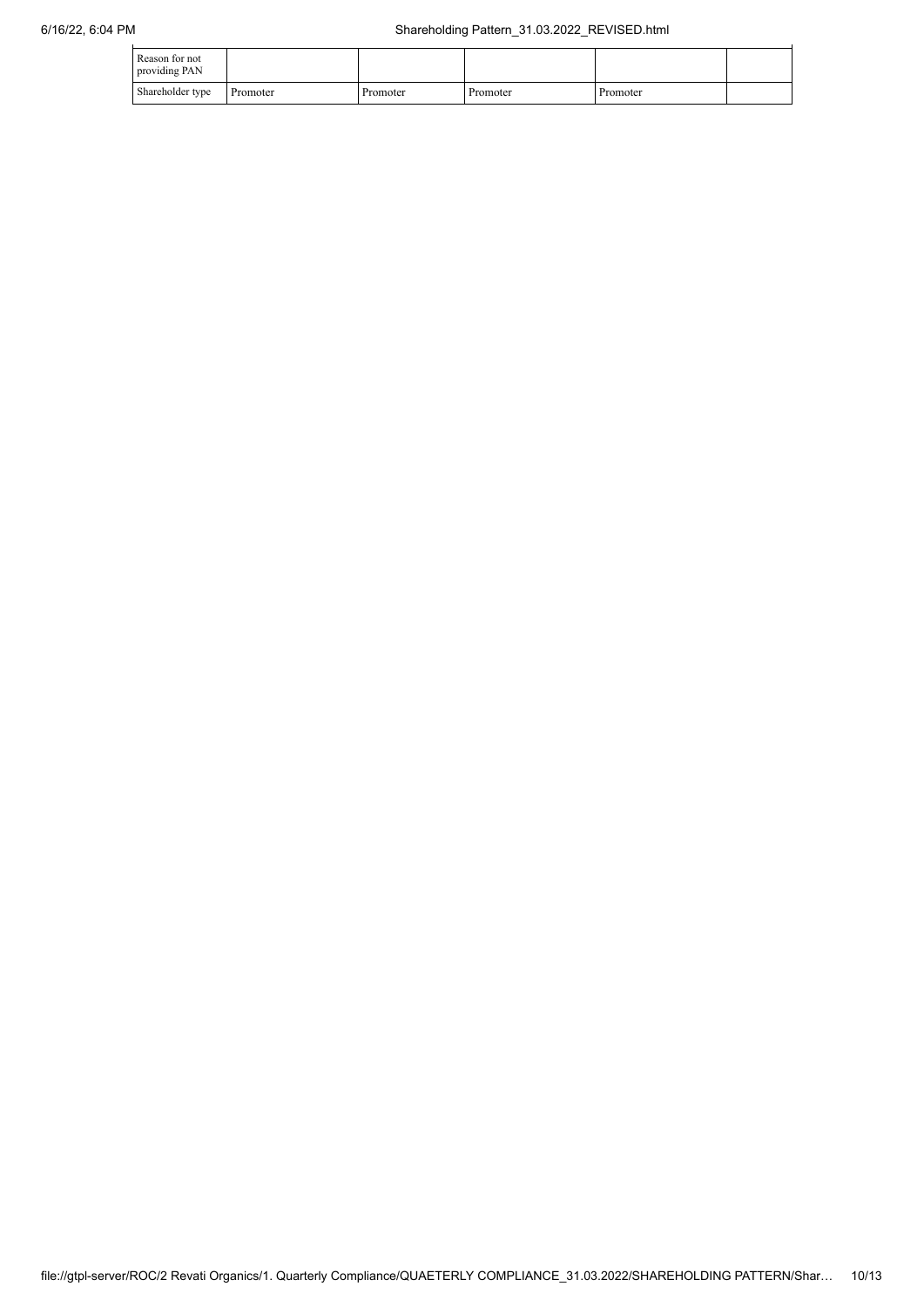$\mathbf{r}$ 

 $\overline{\phantom{0}}$ 

| Individuals - ii. Individual shareholders holding nominal share capital in excess of Rs. 2 lakhs.                                                                                      |                                                               |                        |                        |                       |  |  |  |  |  |
|----------------------------------------------------------------------------------------------------------------------------------------------------------------------------------------|---------------------------------------------------------------|------------------------|------------------------|-----------------------|--|--|--|--|--|
| Searial No.                                                                                                                                                                            | $\mathbf{1}$                                                  | $\sqrt{2}$             | 3                      |                       |  |  |  |  |  |
| Name of the<br>Shareholders (I)                                                                                                                                                        | Magan Bhagchand Melwani                                       | Suresh Tulsidas Bhatia | Suresh Khatri          | Click here to go back |  |  |  |  |  |
| PAN(II)                                                                                                                                                                                | ZZZZZ9999Z                                                    | ZZZZZ9999Z             | ZZZZZ9999Z             | Total                 |  |  |  |  |  |
| No. of fully paid<br>up equity shares<br>held $(IV)$                                                                                                                                   | 162800                                                        | 31400                  | 33900                  | 228100                |  |  |  |  |  |
| No. Of Partly paid-<br>up equity shares<br>held(V)                                                                                                                                     |                                                               |                        |                        |                       |  |  |  |  |  |
| No. Of shares<br>underlying<br>Depository<br>Receipts (VI)                                                                                                                             |                                                               |                        |                        |                       |  |  |  |  |  |
| Total nos. shares<br>held $(VII) = (IV) +$<br>$(V)$ + $(VI)$                                                                                                                           | 162800                                                        | 31400                  | 33900                  | 228100                |  |  |  |  |  |
| Shareholding as a<br>% of total no. of<br>shares (calculated<br>as per SCRR,<br>1957) (VIII) As a<br>% of $(A+B+C2)$                                                                   | 5.43                                                          | 1.05                   | 1.13                   | 7.6                   |  |  |  |  |  |
|                                                                                                                                                                                        | Number of Voting Rights held in each class of securities (IX) |                        |                        |                       |  |  |  |  |  |
| Class eg: X                                                                                                                                                                            | 162800                                                        | 31400                  | 33900                  | 228100                |  |  |  |  |  |
| Class eg:y                                                                                                                                                                             |                                                               |                        |                        |                       |  |  |  |  |  |
| Total                                                                                                                                                                                  | 162800                                                        | 31400                  | 33900                  | 228100                |  |  |  |  |  |
| Total as a % of<br>Total Voting rights                                                                                                                                                 | 5.47                                                          | 1.06                   | 1.14                   | 7.67                  |  |  |  |  |  |
| No. Of Shares<br>Underlying<br>Outstanding<br>convertible<br>securities $(X)$                                                                                                          |                                                               |                        |                        |                       |  |  |  |  |  |
| No. of Shares<br>Underlying<br>Outstanding<br>Warrants (Xi)                                                                                                                            |                                                               |                        |                        |                       |  |  |  |  |  |
| No. Of Shares<br>Underlying<br>Outstanding<br>convertible<br>securities and No.<br>Of Warrants (Xi)<br>(a)                                                                             |                                                               |                        |                        |                       |  |  |  |  |  |
| Shareholding, as a<br>% assuming full<br>conversion of<br>convertible<br>securities (as a<br>percentage of<br>diluted share<br>capital) $(XI)=$<br>$(VII)+(X)$ As a %<br>of $(A+B+C2)$ | 5.43                                                          | 1.05                   | 1.13                   | 7.6                   |  |  |  |  |  |
|                                                                                                                                                                                        | Number of Locked in shares (XII)                              |                        |                        |                       |  |  |  |  |  |
| No. (a)                                                                                                                                                                                |                                                               |                        |                        |                       |  |  |  |  |  |
| As a % of total<br>Shares held (b)                                                                                                                                                     |                                                               |                        |                        |                       |  |  |  |  |  |
| Number of equity<br>shares held in<br>dematerialized<br>form $(XIV)$                                                                                                                   | $\mathbf{0}$                                                  | $\boldsymbol{0}$       | $\boldsymbol{0}$       | $\boldsymbol{0}$      |  |  |  |  |  |
| Reason for not providing PAN                                                                                                                                                           |                                                               |                        |                        |                       |  |  |  |  |  |
| Reason for not<br>providing PAN                                                                                                                                                        | Textual Information(1)                                        | Textual Information(2) | Textual Information(3) |                       |  |  |  |  |  |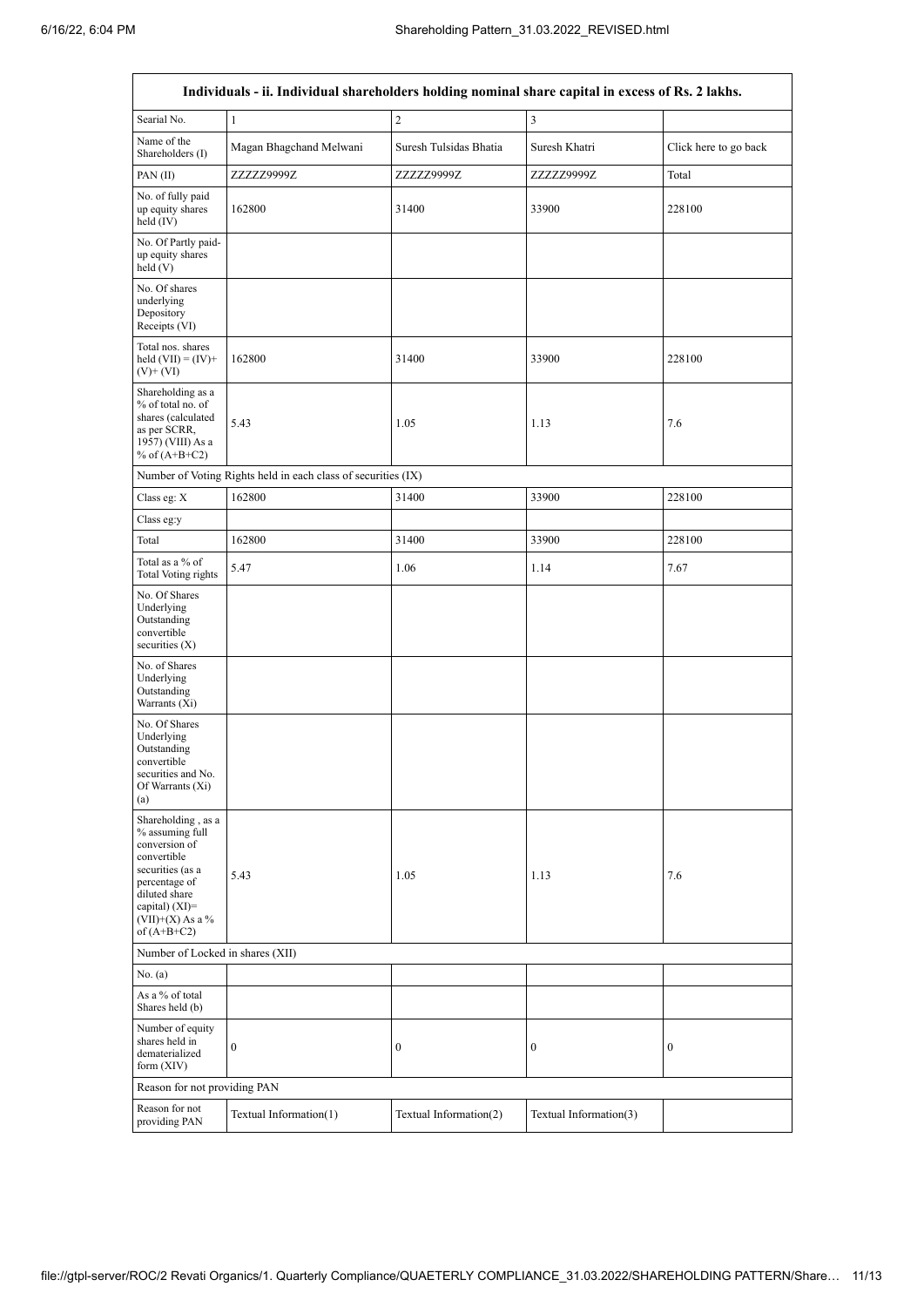| <b>Text Block</b>      |                                                              |  |  |  |  |  |  |  |
|------------------------|--------------------------------------------------------------|--|--|--|--|--|--|--|
| Textual Information(1) | The Company is in process of finding PAN of the Shareholder. |  |  |  |  |  |  |  |
| Textual Information(2) | The Company is in process of finding PAN of the Shareholder. |  |  |  |  |  |  |  |
| Textual Information(3) | The Company is in process of finding PAN of the Shareholder. |  |  |  |  |  |  |  |